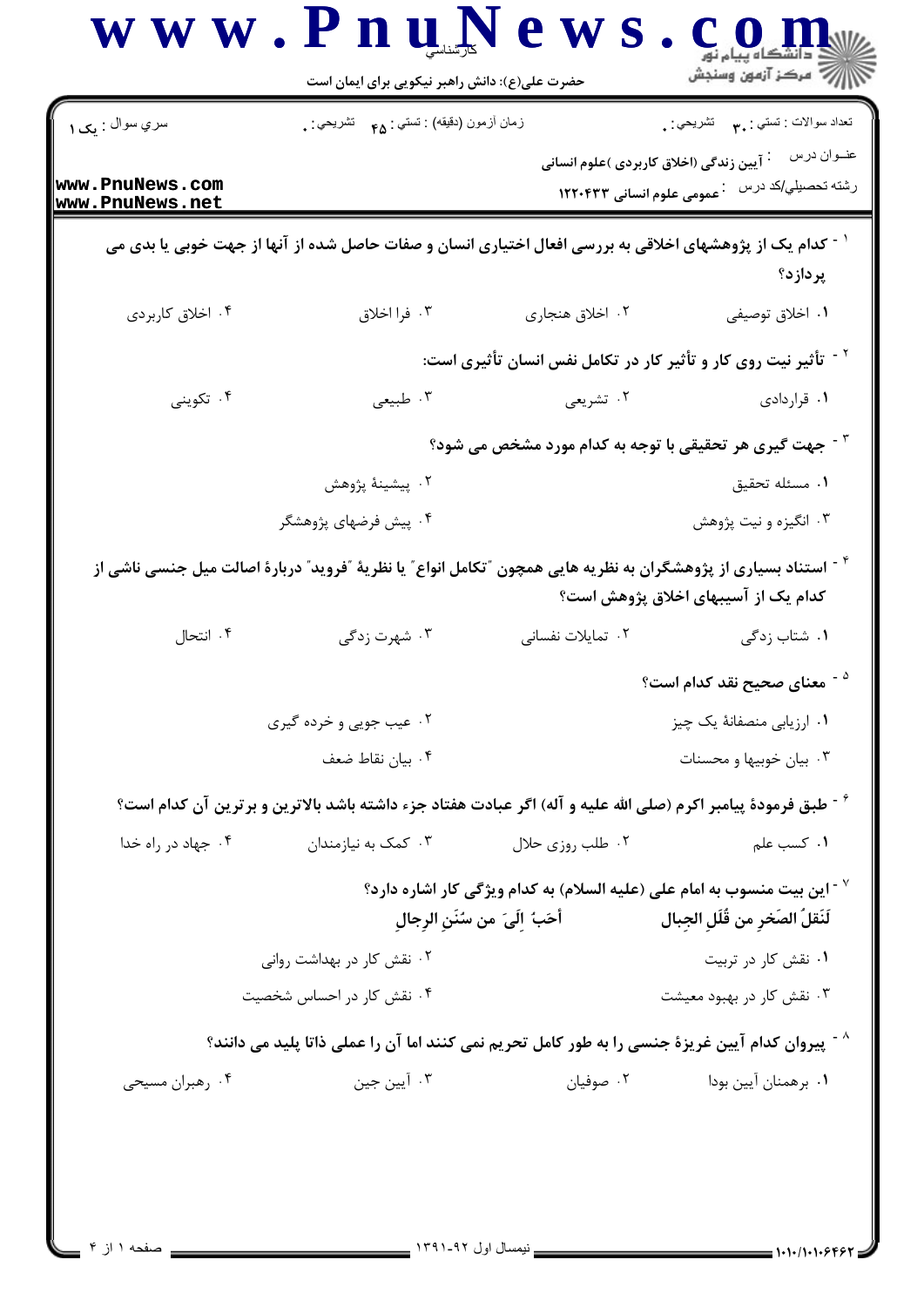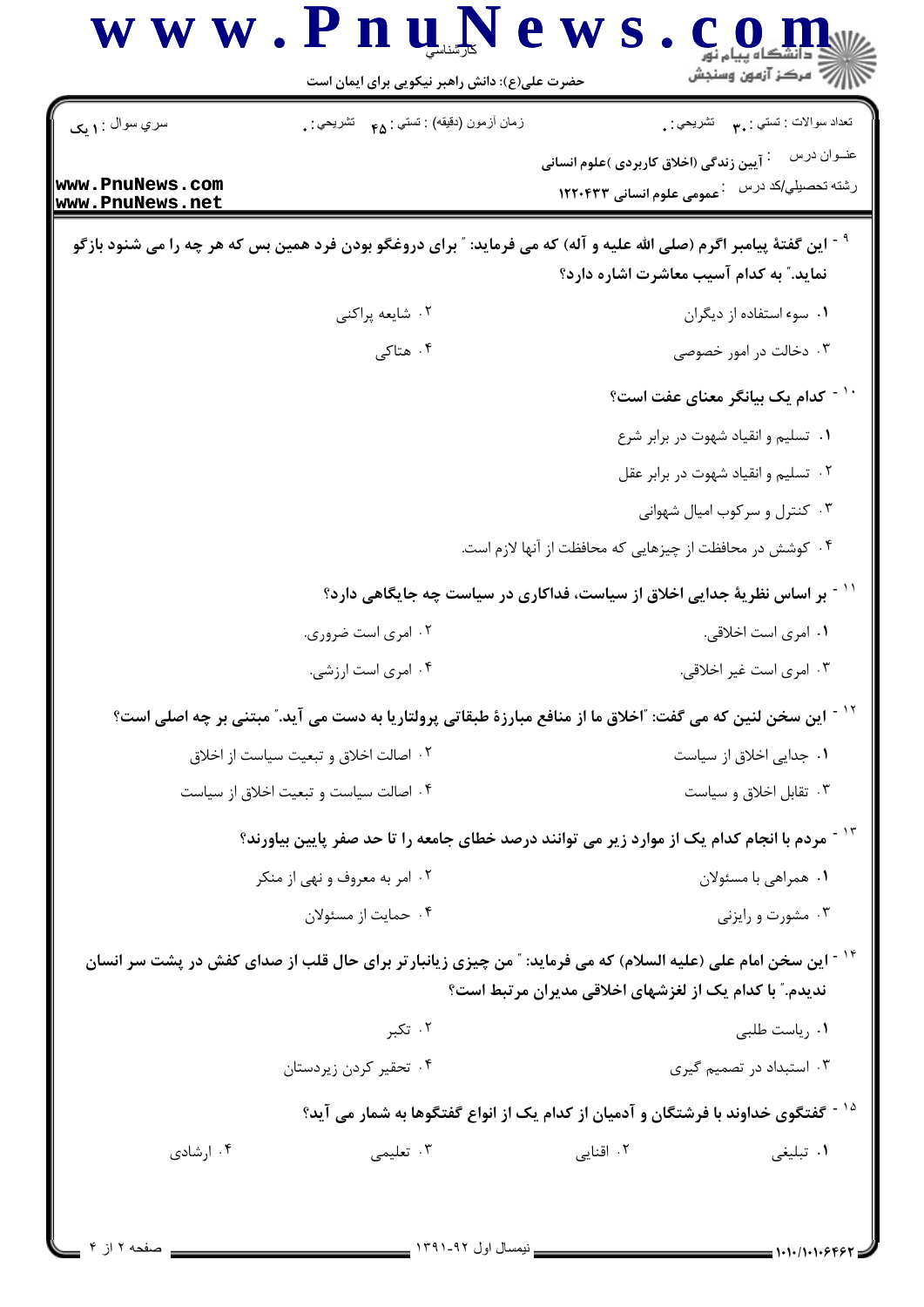|                                                      | حضرت علی(ع): دانش راهبر نیکویی برای ایمان است                                                                           |                                                                               | رآب آمرڪز آزمون وسنڊش                                |
|------------------------------------------------------|-------------------------------------------------------------------------------------------------------------------------|-------------------------------------------------------------------------------|------------------------------------------------------|
| $\parallel$ سري سوال : ۱ یک                          | زمان أزمون (دقيقه) : تستي : <sub>۴۵</sub> تشريحي : <sub>.</sub>                                                         |                                                                               | تعداد سوالات : تستي : پم       تشريحي : <sub>.</sub> |
|                                                      |                                                                                                                         | آیین زندگی (اخلاق کاربردی )علوم انسانی                                        | عنــوان درس                                          |
| www.PnuNews.com<br>www.PnuNews.net                   |                                                                                                                         | <b>127047 میں علوم انسانی ۱۲۲۰۴۳۳</b>                                         | رشته تحصيلي/كد درس                                   |
|                                                      |                                                                                                                         | اگر شخص برای حفظ خود از درخواست از دیگران کار کند در این صورت:                |                                                      |
|                                                      | ۰۲ در راه شیطان است.                                                                                                    |                                                                               | ۰۱ در راه خداست.                                     |
|                                                      | ۰۴ طلب دنياست.                                                                                                          |                                                                               | ۰۳ مورد غضب خداوند است.                              |
|                                                      |                                                                                                                         | این نظر فیلسوفان که ″آدمیان مدنی بالطبع اند.″ یعنی چه؟                        |                                                      |
| ۰۲ انسانها به دین اجتماعی علاقه مندند.               |                                                                                                                         |                                                                               | ٠١. انسانها به طبيعت علاقه مندند.                    |
| ۰۴ انسانها ذاتا به منافع مادی علاقه مندند.           |                                                                                                                         |                                                                               | ۰۳ انسانها طبیعتا خواستار زندگی اجتماعی اند.         |
|                                                      |                                                                                                                         | کدام گزینه مصداق معاشرت آیینی به شمار می آید؟                                 |                                                      |
| ۰۲ روابط انسان با هم نوعان خود بر اساس معيارهاي ديني |                                                                                                                         |                                                                               | ۰۱ روابط فرد با سایر هم کیشان و هم مسلکان            |
| ۰۴ روابط انسان با سایر شهروندان و هموطنان            |                                                                                                                         |                                                                               | ۰۳ برخورد هر فرد با دوستان دیندار                    |
|                                                      | <sup>-</sup> طبق فرمودهٔ امام علی (علیه السلام) با  معاشرت نکن چرا که کارش را در نظر تو زیبا جلوه می دهد و دوست دارد که |                                                                               |                                                      |
|                                                      |                                                                                                                         |                                                                               | تو هم مثل او باشي؟                                   |
| ۰۴ احمق                                              | ۰۳ فاسق                                                                                                                 | ۰۲ دروغگو                                                                     | ۰۱ چاپلوس                                            |
|                                                      | بهترین و زیباترین نشانهٔ اهتمام به امور خلق و توجه به مسائل مسلمانان چیست؟                                              |                                                                               |                                                      |
| ۰۲ امر به معروف و نهی از منکر                        |                                                                                                                         |                                                                               | ۰۱ انفاق                                             |
|                                                      | ۰۴ ادای زکات                                                                                                            |                                                                               | ب جهاد $\cdot$                                       |
|                                                      |                                                                                                                         |                                                                               | <sup>۲۱ -</sup> بهترین معیار معاشرت چیست؟            |
|                                                      |                                                                                                                         | ۰۱ بتواند در همهٔ شرایط و برای همهٔ افراد قابل توصیه باشد.                    |                                                      |
|                                                      |                                                                                                                         | ۰۲ آنچه برای دیگران می پسندی برای خود نپسند.                                  |                                                      |
|                                                      | ۰۳ خود رای به جای طرف مقابل فرض کن و تصور کن اگر جای آنان بودی چه توقعی داشتی.                                          |                                                                               |                                                      |
|                                                      |                                                                                                                         | ۰۴ آنچه برای خود می پسندی برای دیگران نپسند.                                  |                                                      |
|                                                      |                                                                                                                         | <sup>۲۲ -</sup> کدام یک از موارد زیر از منشأهای مراء به شمار می آید؟          |                                                      |
| ۰۴ غضب                                               | ۰۳ رياست طلبي                                                                                                           | ۰۲ خودپسندی                                                                   | ٠١. لجاجت                                            |
|                                                      |                                                                                                                         | <sup>۲۳ -</sup> پیامبر بزرگ اسلام هدف اصلی رسالت خود را چگونه معرفی کرده است؟ |                                                      |
| ۰۲ به کمال رساندن خلق های کریم و منش های بزرگوارانه  |                                                                                                                         |                                                                               | ٠١ معرفي صفات ناپسند اخلاقي                          |
|                                                      | ۰۴ خدمت رسانی به مردم در دنیا                                                                                           |                                                                               | ۰۳ معرفی انسانهای برجسته و ممتاز اخلاقی              |
| $f \parallel f \parallel$                            | - ندمسال اول ۹۲-۱۳۹۱ -                                                                                                  |                                                                               |                                                      |